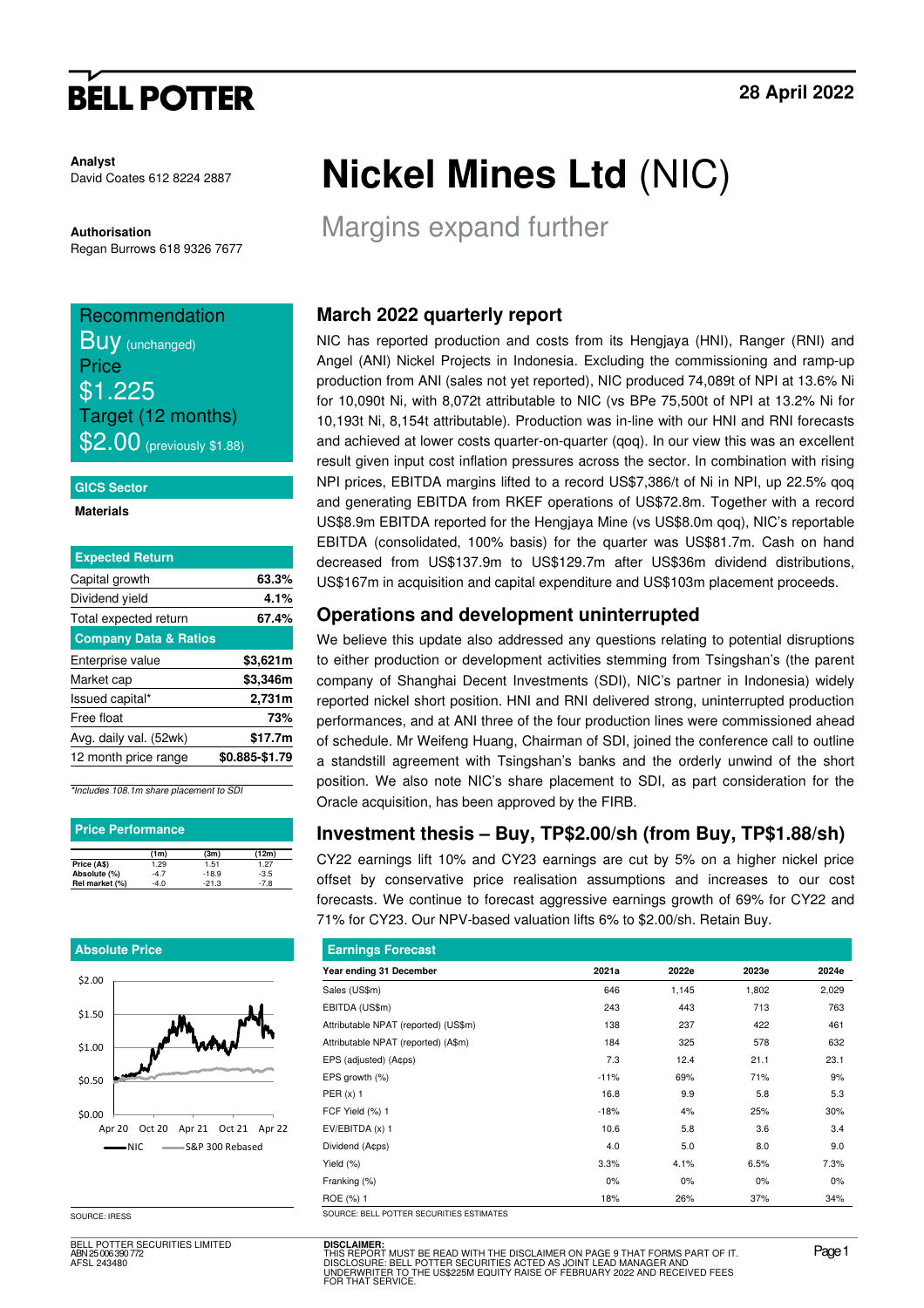# **Margins expand further**

## **March 2022 quarterly report**

NIC released its March 2022 quarter report, announcing production and costs from its RKEF lines at the Hengjaya (HNI) and Ranger (RNI) Nickel Projects at the IMIP in Indonesia. Production was marginally below our forecasts, consistent with the previous quarter's production and achieved at marginally lower costs. Excluding ANI from NIC's production and our forecasts, NIC produced 74,089t of NPI at 13.6% Ni for 10,090t contained Ni, with 8,072t attributable to NIC (vs BPe 75,500t of NPI at 13.2% Ni for 10,193t contained Ni, 8,154t attributable). Cash costs were US\$11,969/t (vs BPe US\$11,818/t).

Production was also reported from the commissioning-stage Angel Nickel Project (ANI). While this was well below our forecasts, it is in commissioning and ramp-up stage across four separate RKEF lines and we anticipate significant variability on ramp-up rate and timing factors. We had forecast 40,000t of NPI production and 5,000t of Ni in NPI (100% basis). Actual production was 7,510t of NPI production and 1,077t Ni in NPI. NIC has also reported that in the first 19 days of April, ANI produced 1,280t Ni in NPI, equivalent to a quarterly run-rate of 6,130t Ni in NPI. ANI still awaits its commercial sales licence, expected in May 2022. NPI production from ANI is being stockpiled until then.

NIC reported a realised nickel in NPI price of US\$19,368/t Ni, approximating 68% of the LME nickel price in what was likely the most volatile quarter for the nickel price on record. More importantly, the realised price was up 4.4% quarter on quarter (qoq) and NIC's EBITDA margins lifted to a record US\$7,386 per tonne of Ni in NPI, up 22.5% qoq and generating EBITDA from RKEF operations of US\$72.8m. Together with a record US\$8.9m EBITDA reported for the Hengjaya Mine (vs December 2021 quarter US\$8.0m), NIC's reportable EBITDA (consolidated, 100% basis) for the quarter was US\$81.7m

Laterite nickel ore production from the Hengjaya Mine (NIC 80%) of 1,074kt was a record, up 27% qoq from 847kt. NIC stated on the conference call and production rate of 3-5Mtpa was being targeted over the medium term.

Cash and receivables increased from US\$333.4m to US\$431.8m. This includes cash of US\$129.7m (from US\$137.9m qoq) which reflected a ~US\$106m increase in working capital balances over the quarter as production has increased at the RKEF and mining operations. US\$70m has been received since quarter-end. NIC has debt of US\$325m.

| Table 1 - NIC quarterly production summary                                           |                         |                         |                  |                  |                  |                   |                   |                      |  |
|--------------------------------------------------------------------------------------|-------------------------|-------------------------|------------------|------------------|------------------|-------------------|-------------------|----------------------|--|
|                                                                                      | <b>Mar-21</b><br>Actual | <b>Jun-21</b><br>Actual | Sep-21<br>Actual | Dec-21<br>Actual | Mar-22<br>Actual | Mar-22<br>BP est. | Variance<br>qoq % | Variance<br>vs BPe % |  |
| Hengjaya Mine                                                                        |                         |                         |                  |                  |                  |                   |                   |                      |  |
| Ore sales (t)                                                                        | 424,410                 | 542,384                 | 568,692          | 634,486          | 710,136          | 600,000           | 12%               | 18%                  |  |
| grade (% Ni)                                                                         | 1.77%                   | 1.78%                   | 1.74%            | 1.75%            | 1.72%            | 1.80%             | $-1.7%$           | $-4.4%$              |  |
| Contained nickel (t Ni)                                                              | 7,512                   | 9,654                   | 9,895            | 11,104           | 12,214           | 10,800            | 10%               | 13%                  |  |
| Mine OPEX (US\$/t)                                                                   | \$22.78                 | \$23.48                 | \$24.61          | \$24.98          | \$25.33          | \$26.13           | 1%                | $-3%$                |  |
| Avg price received (US\$/t)                                                          | \$35.40                 | \$36.09                 | \$36.45          | \$37.55          | \$43.75          | \$42.55           | 17%               | 3%                   |  |
|                                                                                      |                         |                         |                  |                  |                  |                   |                   |                      |  |
| <b>RKEF NPI production</b>                                                           |                         |                         |                  |                  |                  |                   |                   |                      |  |
| NPI production (t)                                                                   | 71,939                  | 74,487                  | 73,154           | 78,772           | 81,599           | 115,502           | 4%                | $-29%$               |  |
| NPI grade (% Ni)                                                                     | 14.0%                   | 13.6%                   | 13.8%            | 12.8%            | 13.7%            | 13.2%             | 7%                | 4%                   |  |
| Contained nickel (t)                                                                 | 10,068                  | 10,143                  | 10,113           | 10,087           | 11,167           | 15,193            | 11%               | $-26%$               |  |
| Contained nickel (t, attributable)                                                   | 8,054                   | 8,114                   | 8,091            | 8,070            | 8,934            | 12,154            | 11%               | $-26%$               |  |
|                                                                                      |                         |                         |                  |                  |                  |                   |                   |                      |  |
| Costs                                                                                |                         |                         |                  |                  |                  |                   |                   |                      |  |
| Cash costs (US\$/t Ni)<br>SOLIDOE: COMPANY DATA AND BELL POTTER SECURITIES ESTIMATES | \$8,683                 | \$9,107                 | \$10,377         | \$12,346         | \$11,969         | \$11,818          | $-3%$             | 1%                   |  |

Key production metrics are summarised below:

SOURCE: COMPANY DATA AND BELL POTTER SECURITIES ESTIMATES

# **BELL POTTER**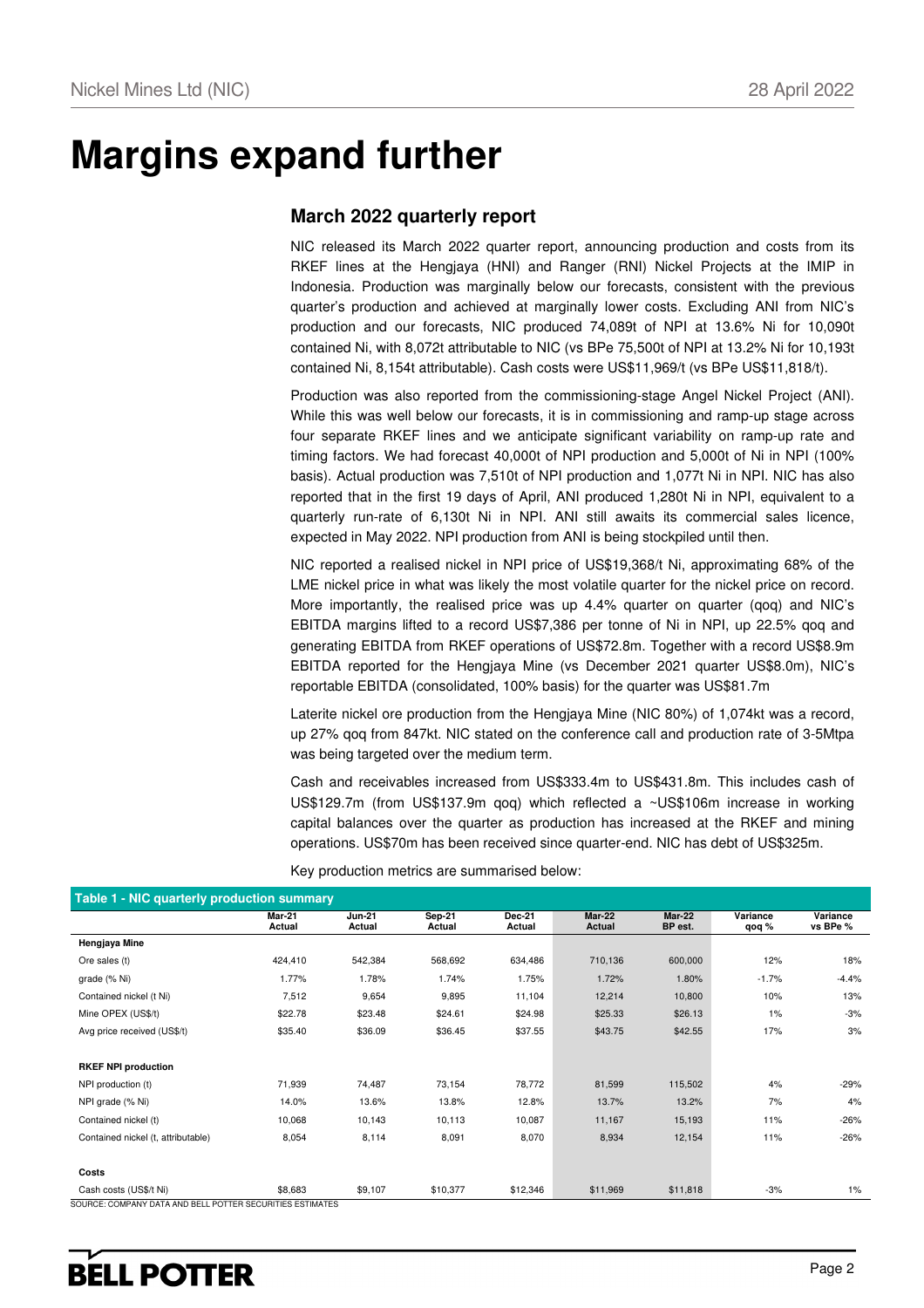## **Changes to our forecasts**

Beyond updating our forecasts for the March quarter 2022 production and cost report, we have made the following changes to our modelled assumptions:

- Extended our forecast increased operating cost assumptions for the HNI and RNI projects into CY23 and CY24, reflecting the persistence of input cost inflation pressures and the supply chain disruptions that are contributing to that;
- Increased our production forecast for the Hengjaya laterite nickel mine, following the successful expansion and sales increase;
- Lowered our forecast for commercial production from ANI, reflecting the slower (but still ahead of schedule) ramp-up of production;
- Updated for our latest commodity price and exchange rate forecasts, including a 40% increase to our CY22 nickel price. This is largely by a lower assumed NPI payability, which we reduce to ~70%, reflecting price realisations for the March quarter and equating to NPI prices of US\$19,000-US\$21,000/t Ni in NPI; and
- Rolled our model forward and updated for NIC's latest capital structure and net cash position.

| Table 2 - Changes to our CY forecasts |                 |           |           |               |               |           |               |        |        |
|---------------------------------------|-----------------|-----------|-----------|---------------|---------------|-----------|---------------|--------|--------|
|                                       | <b>Previous</b> |           |           | <b>New</b>    |               |           | Change        |        |        |
| Year end 31 December                  | Dec-22          | Dec-23    | Dec-24    | <b>Dec-22</b> | <b>Dec-23</b> | Dec-24    | <b>Dec-22</b> | Dec-23 | Dec-24 |
| Prices & currency                     |                 |           |           |               |               |           |               |        |        |
| Nickel price (US\$/t)                 | 19,456          | 18,629    | 18,739    | 27,227        | 20,668        | 19,841    | 40%           | 11%    | 6%     |
| <b>US\$/A\$</b>                       | 0.73            | 0.73      | 0.73      | 0.73          | 0.73          | 0.73      | $0\%$         | 0%     | 0%     |
| <b>Production &amp; costs</b>         |                 |           |           |               |               |           |               |        |        |
| Ore mined (t)                         | 2,400,000       | 2,400,000 | 2,400,000 | 2,510,136     | 2,400,000     | 2,400,000 | 5%            | 0%     | 0%     |
| Nickel in ore (t)                     | 43,200          | 43,200    | 43,200    | 44,614        | 43,200        | 43,200    | 3%            | 0%     | 0%     |
| RKEF NPI production (t)               | 517,008         | 789,615   | 904,615   | 466,899       | 789,615       | 904,615   | $-10%$        | 0%     | 0%     |
| Contained nickel (t)                  | 67,646          | 100,823   | 114,623   | 61,973        | 100,823       | 114,623   | $-8%$         | 0%     | 0%     |
| Contained nickel (t, attributable)    | 54,117          | 78,438    | 88,098    | 49,578        | 78,438        | 88,098    | $-8%$         | 0%     | 0%     |
| Cash costs (US\$/t Ni)                | 11,493          | 9,626     | 9,762     | 11,917        | 11,219        | 11,210    | 4%            | 17%    | 15%    |
| Earnings & valuation                  |                 |           |           |               |               |           |               |        |        |
| Revenue (consolidated, US\$m)         | 1,160           | 1,681     | 1,916     | 1,145         | 1,802         | 2,029     | $-1%$         | 7%     | 6%     |
| EBITDA (consolidated, US\$m)          | 411             | 741       | 809       | 443           | 713           | 763       | 8%            | $-4%$  | $-6%$  |
| EBITDA (attributable, US\$m)          | 327             | 577       | 621       | 352           | 551           | 580       | 8%            | $-4%$  | $-7%$  |
| NPAT (reported, attributable, US\$m)  | 216             | 446       | 499       | 237           | 422           | 461       | 10%           | $-5%$  | $-7%$  |
| EPS (reported) (Acps)                 | 11.3            | 22.3      | 24.9      | 12.4          | 21.1          | 23.1      | 10%           | $-5%$  | $-7%$  |
| PER(x)                                | 10.9            | 5.5       | 4.9       | 9.9           | 5.8           | 5.3       | (1.0)         | 0.3    | 0.4    |
| EPS growth (%)                        | 54%             | 98%       | 12%       | 69%           | 71%           | 9%        | 15%           | $-27%$ | $-2%$  |
| DPS (Acps)                            | 5.0             | 9.0       | 10.0      | $5.0$         | 8.0           | 9.0       | 0%            | $-11%$ | $-10%$ |
| Yield                                 | 4.1%            | 7.3%      | 8.2%      | 4.1%          | 6.5%          | 7.3%      | $0\%$         | $-1%$  | $-1%$  |
| NPV (A\$/sh)                          | 1.88            | 2.18      | 2.38      | 1.73          | 2.00          | 2.28      | $-8%$         | $-8%$  | $-4%$  |
| Price Target (A\$/sh)                 |                 | 1.88      |           |               | 2.00          |           |               | 6%     |        |

The net impacts of these changes are summarised in the forecast changes table below:

SOURCE: COMPANY DATA AND BELL POTTER SECURITIES ESTIMATES

The higher nickel price is partially offset by conservative price realisation assumptions and increases to our cost forecasts. CY22 earnings lift 10% and CY23 earnings are cut by 5%. Consolidated EBITDA is up 8%, to US\$443m for CY22.

We continue to forecast aggressive earnings growth of 69% for CY22 and 71% for CY23. NIC is trading on P/E multiple of 9.9x and 5.8x respectively, which we view as cheap in that context. Our NPV-based valuation lifts 6% to \$2.00/sh.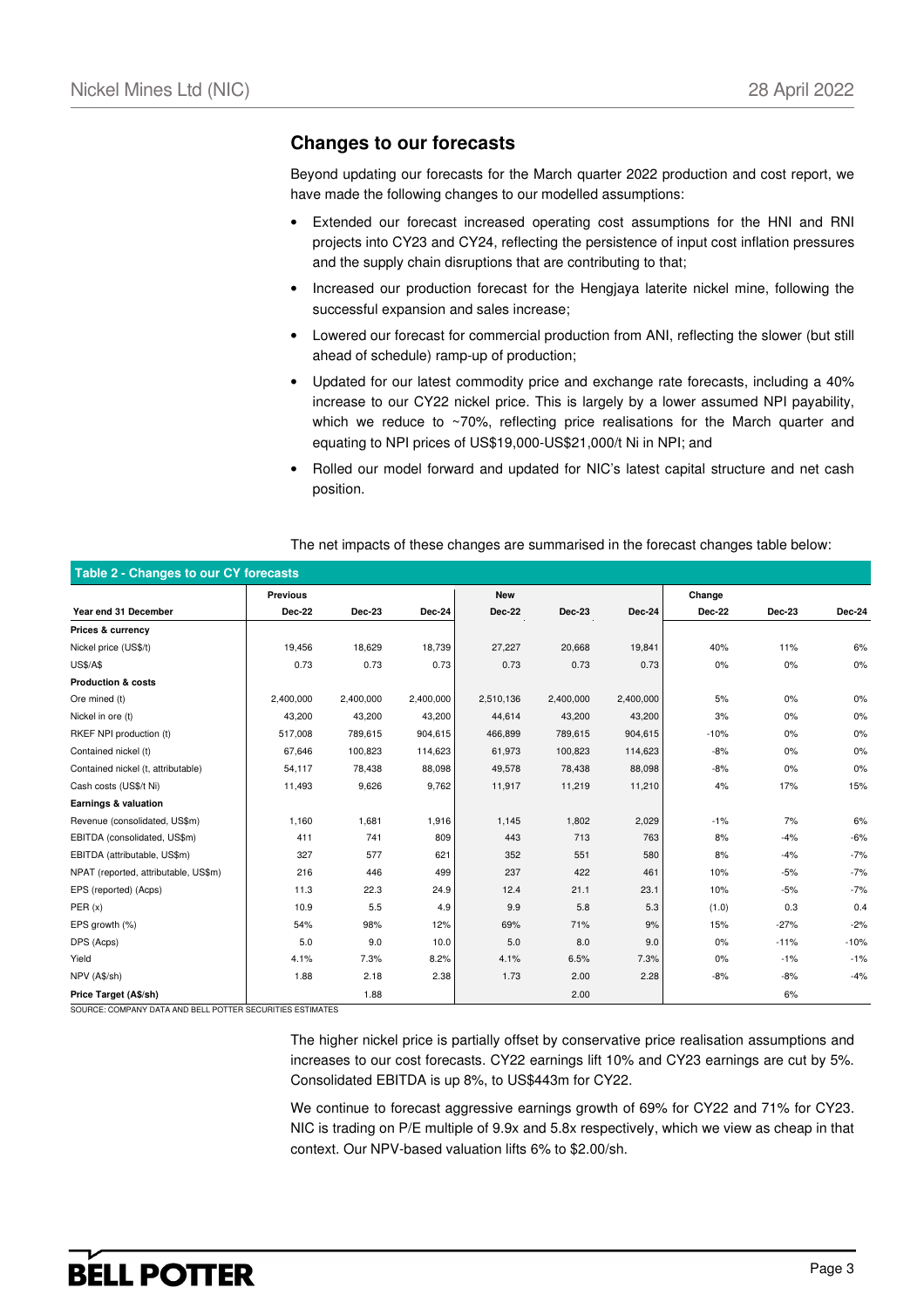## **Upcoming catalysts**

Upcoming catalysts for NIC include:

- Updates on Nickel Pig Iron (NPI) pricing and the effective Ni payability, which we believe the market will continue to consider as a measure of NIC's nickel price exposure;
- Further updates on the production ramp-up progress of ANI, in which NIC holds an 80% interest. We anticipate full production in the December quarter 2022;
- Further updates on the construction of ONI, comprising 4 next-generation RKEF lines being developed within the IMIP. Commissioning is to commence in 1QCY23;
- Announcement of potential debt funding to supplement the acquisition cost of NIC's interest in ONI, as well as provide balance sheet flexibility;
- Progress updates for the Hengjaya Mine, where a major production expansion is complete. We will be looking for costs to track lower, towards ~US\$20/t and for the first commercial limonite nickel ore sales in 1HCY22;
- The release of the June 2022 quarterly production and cost report, expected in late April 2022;
- Exploration and development updates on the Siduarsi Nickel-Cobalt project in Papua province, Indonesia, in which NIC has recently acquired a 100% interest; and
- Updates on the ownership levels of the 80%-owned Hengjaya Mine, which is subject to Indonesia's compulsory divestment laws.

## **NIC vs the ASX Metals and Mining Index**



SOURCE: IRESS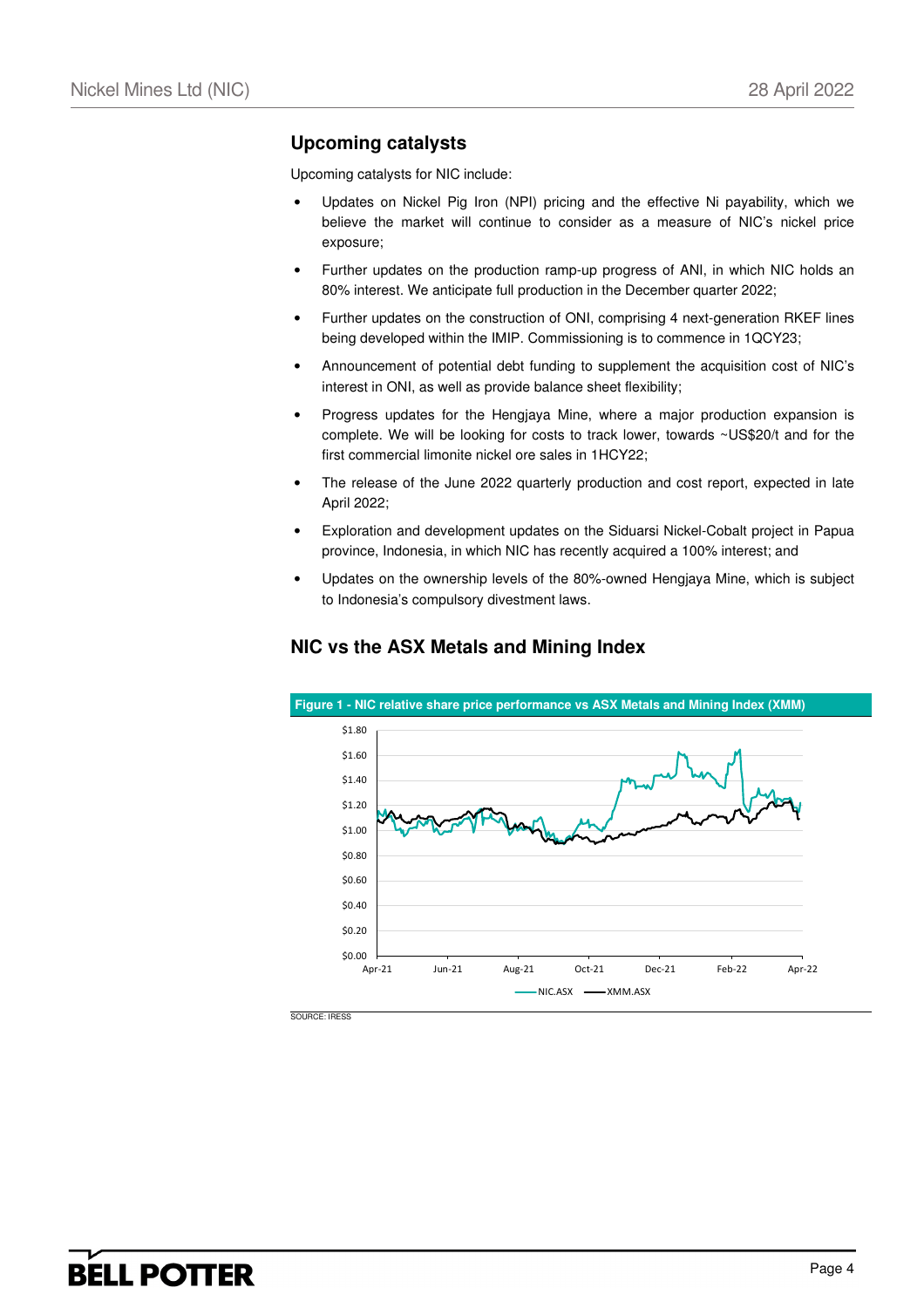# **Nickel Mines Limited (NIC)**

# **Company description: fully integrated NPI producer**

Nickel Mines Limited ('Nickel Mines' or 'NIC') was formed in 2007 and listed on the ASX in 2018. Its operations are focused in Central Sulawesi, Indonesia, where it holds an 80% interest four Rotary Kiln Electric Furnace (RKEF) NPI production lines (the two Hengjaya lines and the two Ranger lines) with Shanghai Decent Investments (SDI) a subsidiary of Tsingshan Group, the world's largest stainless steel producer. The RKEF lines are located in an existing, fully integrated stainless steel production facility, the Indonesian Morowali Industrial Park (IMIP).

First production from the Hengjaya Lines was achieved on 31 January 2019 and the Ranger Lines commenced production during the December quarter 2019. Both projects have since achieved steady state production of ~20ktpa contained Ni in NPI, exceeding nameplate production of ~16ktpa each at lower than planned operating costs.

NIC has also executed binding agreements to acquire an 80% interest in the Angel Nickel Project comprising four new generation RKEF NPI production lines currently in production ramp up production within the Indonesia Weda Bay Industrial Park (IWIP) on Halmahera Island in Indonesia and a 70% interest in the Oracle Nickel Project, comprising four new generation RKEF NPI production lines currently under construction within the IMIP.

NIC also holds an 80% interest in Hengjaya Mine ('HM'), a high-grade, long-life nickel laterite deposit, in close proximity to the IMIP. The HM produces Direct Shipping Ore (DSO), the bulk of which is sold into the IMIP facility.

## **Investment thesis – Buy, TP\$2.00/sh (from Buy, TP\$1.88/sh)**

CY22 earnings lift 10% and CY23 earnings are cut by 5% on a higher nickel price offset by conservative price realisation assumptions and increases to our cost forecasts. We continue to forecast aggressive earnings growth of 69% for CY22 and 71% for CY23. Our NPV-based valuation lifts 6% to \$2.00/sh. Retain Buy.

## **Valuation: \$2.00/sh**

Our 12-month forward NIC valuation incorporates DCF models of its attributable interests in the Hengjaya laterite nickel ore mine (HM), an 80% interest in the two Hengjaya Nickel RKEF lines and an 80% interest in the two Ranger Nickel RKEF lines.

We have constructed a discounted cash flow (DCF) model for NIC's attributable interest in these RKEF lines that are in production at Tsingshan's IMIP facility and a DCF calculation for NIC's current 80% interest (declining to 49% in 2028) in the Hengjaya laterite nickel ore mine.

We also include a risk-adjusted, NPV-based valuation for NIC's 80% interest in the Angel Nickel Industry (ANI) project, its 70% interest in the Oracle Nickel Project (ONI) and a notional value for other exploration and development projects, an estimate of corporate overhead costs and NIC's last reported net cash position. Our valuation is calculated on a fully diluted basis. Following the latest update, our valuation stands at \$2.00/sh.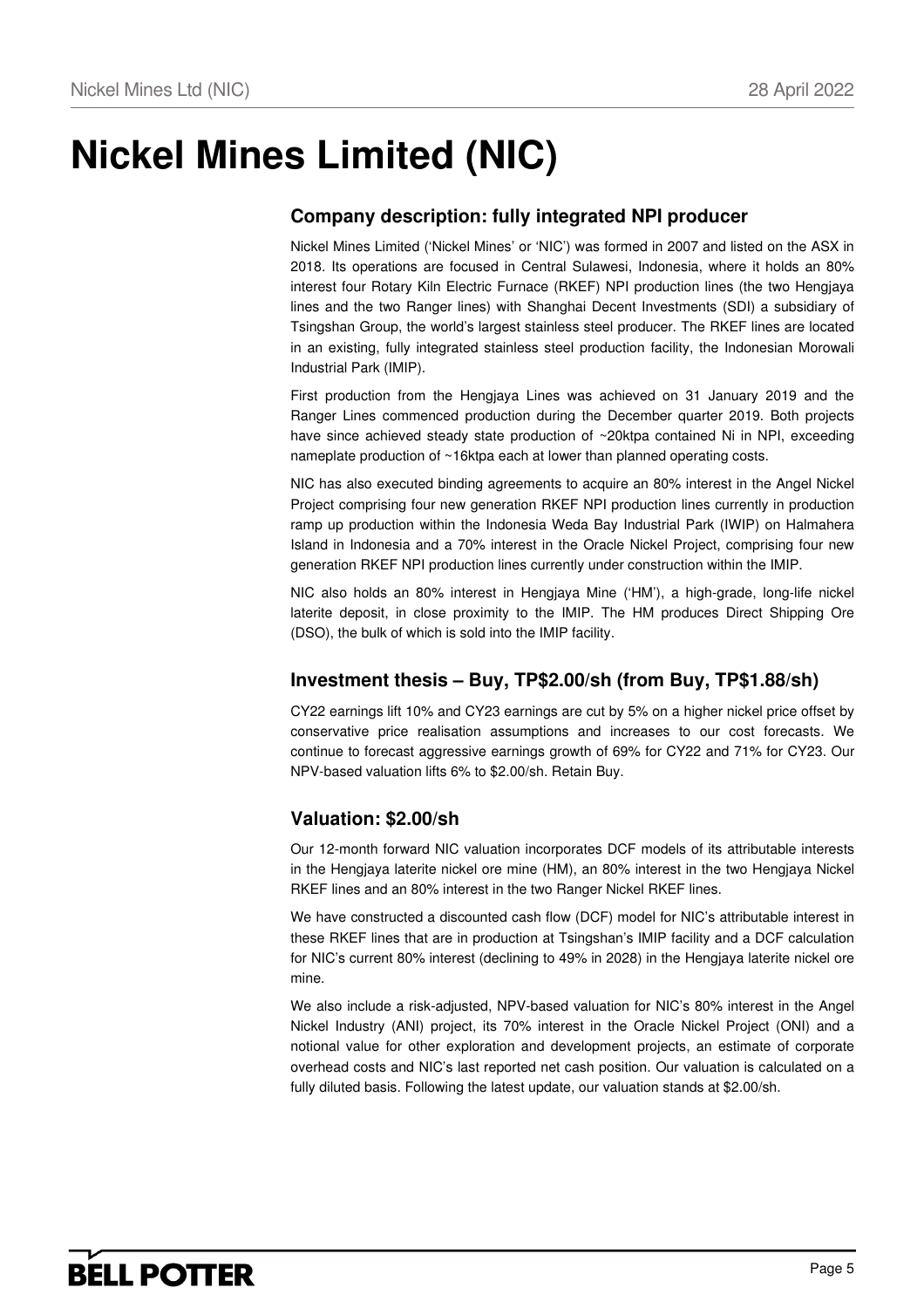## **Risks**

Key risks to our investment case include (but are not limited to):

- **Funding and capital management risks:** Funding and capital management risks can include access to debt and equity finance, maintaining covenants on debt finance, managing dividend payments and managing debt repayments. Exploration and development companies with no sales revenues are reliant on access to equity markets and debt financing to fund the advancement and development of their projects.
- **Operating and development risks:** Mining companies' assets are subject to risks associated with their operation and development. Risks for each company can be heightened depending on method of operation (e.g. underground versus open pit mining) or whether it is a single mine company. Development of mining assets may be subject to receiving permits, approvals timelines or weather events, causing delays to commissioning and commercial production.
- **COVID-19 risks:** Mining companies' rely on freedom of movement of workforces, functioning transport routes, reliable logistics services including road, rail, aviation and ports in order to maintain operations and get their products to market. They also rely on liquid, functioning markets to sell their products. Measures being put in place to combat the COVID-19 pandemic are posing risks to these conditions.
- **Operating and capital cost fluctuations:** The cost and availability of exploration, development and mining inputs can fluctuate widely and cause significant differences between planned and actual operating and capital costs. Key operating costs are linked to energy and labour costs as well as access to, and availability of, technical skills, operating equipment and consumables.
- **Commodity price and exchange rate fluctuations:** The future earnings and valuations of exploration, development and producing Resources companies are subject to fluctuations in underlying commodity prices and foreign currency exchange rates.
- **Resource growth and mine life extensions:** The viability of future operations and the earnings forecasts and valuations reliant upon them may depend upon resource and reserve growth to extend mine lives, which is in turn dependent upon exploration success, of which there are no guarantees.
- **Regulatory changes risks:** Changes to the regulation of infrastructure and taxation (among other things) can impact the earnings and valuation of mining companies. NIC's assets are located in Sulawesi, Indonesia, which has in the past implemented regulatory changes related to mining project ownership, fiscal terms and mineral export requirements.
- **Sovereign risks:** Mining companies' assets are subject to the sovereign risks of the jurisdiction within which they are operating. NIC's assets are in Indonesia, a G20 country with one of the largest economies in SE Asia. Its sovereign debt is rated investment grade by the major ratings agencies.
- **Corporate/M&A risks:** Risks associated with M&A activity including differences between the entity's and the market's perception of value associated with completed transactions. NIC is the junior partner co-investing in production assets with a large, privately owned Chinese company. The strength and cohesiveness of this relationship over the long term has the potential to both add and reduce value to the partnership. One of the key mitigating factors in this respect has been the  $\sim$ 18% holding in NIC equity.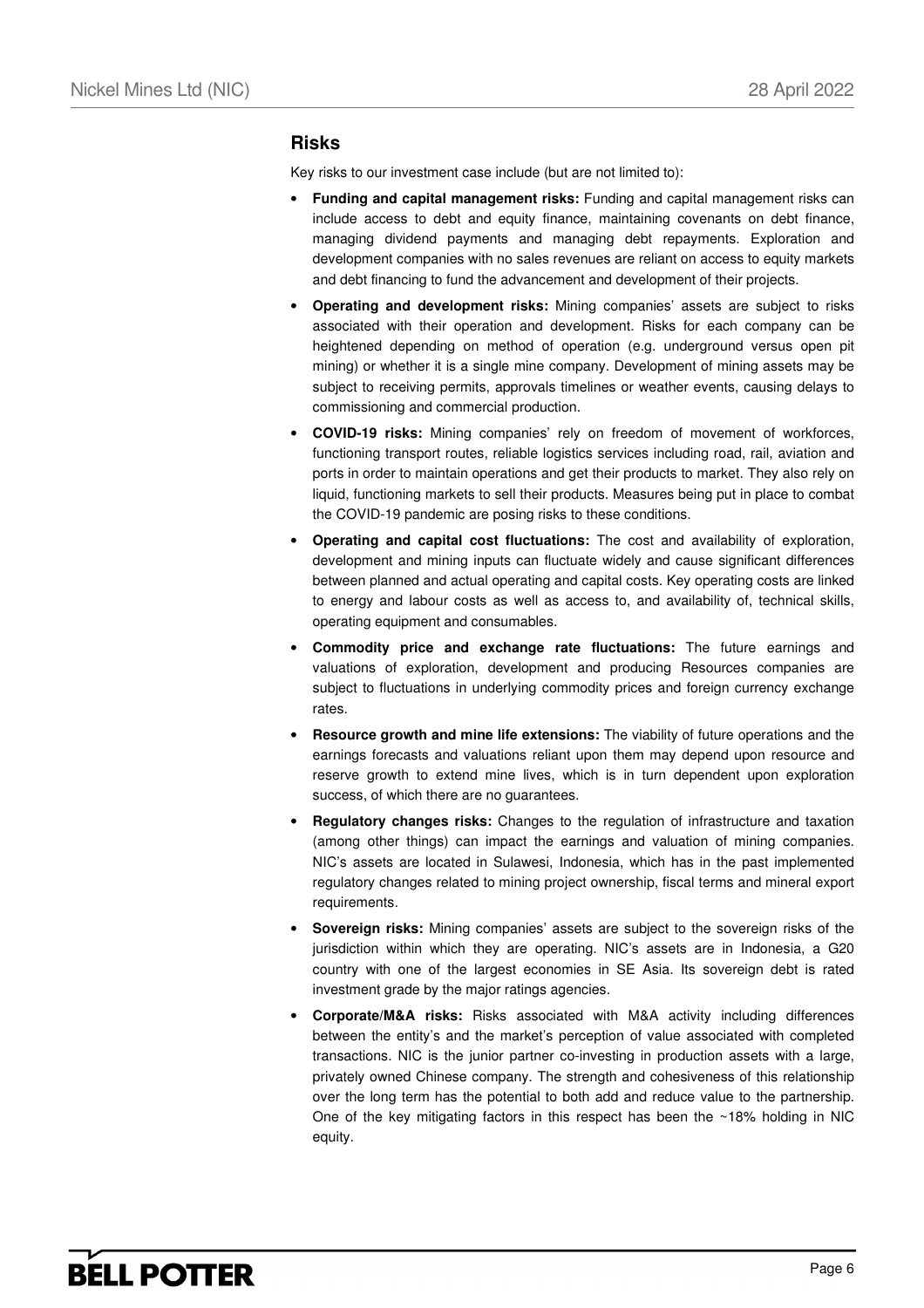# **Nickel Mines Ltd**  as at 28 April 2022

# Nickel Mines Ltd (Nickel Mines Ltd (Nickel Mines Ltd (Nickel Mines Ltd (Nickel Mines Ltd Company) and the State Second Company of the Second Company of the Second Company of the Second Company of the Second Company of the Recommendation Buy Price \$1.225

### **Table 3 - Financial summary**

| <b>PROFIT AND LOSS</b>                     |                |                  |                |                  |           |            | <b>FINANCIAL RATIOS</b>                             |                           |          |                               |          |          |                            |
|--------------------------------------------|----------------|------------------|----------------|------------------|-----------|------------|-----------------------------------------------------|---------------------------|----------|-------------------------------|----------|----------|----------------------------|
| Year ending 31 Dec.                        | Unit           | 2020a            | 2021a          | 2022e            | 2023e     | 2024e      | Year ending 31 Dec.                                 | Unit                      | 2020a    | 2021a                         | 2022e    | 2023e    | 2024e                      |
|                                            |                | 523.5            |                |                  | 1,802.4   |            | <b>VALUATION</b>                                    |                           |          |                               |          |          |                            |
| Revenue                                    | US\$m          |                  | 645.9          | 1,145.3          |           | 2,029.0    |                                                     |                           |          |                               |          |          |                            |
| Expense                                    | US\$m          | (329.0)          | (402.7)        | (702.3)          | (1,089.5) | (1, 266.1) | Attributable NPAT                                   | US\$m                     | 110.6    | 137.9                         | 236.8    | 421.8    | 461.4                      |
| <b>EBITDA</b>                              | US\$m          | 194.5            | 243.2          | 442.9            | 712.9     | 762.9      | Attributable NPAT                                   | A\$m                      | 160.1    | 183.6                         | 324.9    | 577.9    | 632.1                      |
| Depreciation                               | US\$m          | (36.8)           | (36.0)         | (63.3)           | (97.1)    | (111.6)    | <b>Reported EPS</b>                                 | USc/sh                    | 5.7      | 5.5                           | 9.0      | 15.4     | 16.8                       |
| EBIT                                       | US\$m          | 157.7            | 207.3          | 379.7            | 615.7     | 651.3      | <b>Reported EPS</b>                                 | Ac/sh                     | 8.2      | 7.3                           | 12.4     | 21.1     | 23.1                       |
| Net interest expense                       | US\$m          | (4.7)            | (12.7)         | (24.9)           | (24.6)    | (10.3)     | <b>Adjusted EPS</b>                                 | Ac/sh                     | 8.2      | 7.3                           | 12.4     | 21.1     | 23.1                       |
| Unrealised gains (Impairments)             | US\$m          |                  |                |                  |           |            | EPS growth                                          | $\%$                      | 62%      | $-11%$                        | 69%      | 71%      | 9%                         |
|                                            |                |                  |                |                  |           |            | <b>PER</b>                                          |                           |          |                               |          |          |                            |
| Other                                      | US\$m          | 1.6              | (13.5)         | (32.2)           | (21.9)    | (20.4)     |                                                     | x                         | 14.9x    | 16.8x                         | 9.9x     | 5.8x     | 5.3x                       |
| PBT                                        | US\$m          | 154.6            | 181.0          | 322.5            | 569.3     | 620.6      | <b>DPS</b>                                          | Ac/sh                     | 3.0      | 4.0                           | 5.0      | 8.0      | 9.0                        |
| Tax expense                                | US\$m          | (0.9)            | (5.1)          | (9.6)            | (10.2)    | (3.7)      | Franking                                            | %                         | 0%       | 0%                            | 0%       | 0%       | 0%                         |
| Consolidated profit (loss) for the year    | US\$m          | 153.7            | 176.0          | 312.9            | 559.1     | 616.9      | Yield                                               | $\%$                      | 2.4%     | 3.3%                          | 4.1%     | 6.5%     | 7.3%                       |
| Non-Controlling Interest                   | US\$m          | 43.1             | 38.0           | 76.1             | 137.3     | 155.5      | FCF/share                                           | Ac/sh                     | (2.6)    | (21.6)                        | 4.7      | 30.8     | 36.6                       |
| Attributable NPAT (reported)               | US\$m          | 110.6            | 137.9          | 236.8            | 421.8     | 461.4      | FCF yield                                           | $\%$                      | $-2%$    | $-18%$                        | 4%       | 25%      | 30%                        |
| NPAT (underlying)                          | US\$m          | 110.6            | 137.9          | 236.8            | 421.8     | 461.4      | P/FCFPS <sup>1</sup>                                | x                         | $-47.9x$ | $-5.7x$                       | 26.1x    | 4.0x     | 3.3x                       |
|                                            |                |                  |                |                  |           |            | EV/EBITDA <sup>1</sup>                              |                           |          | 10.6x                         |          |          | 3.4x                       |
|                                            |                |                  |                |                  |           |            |                                                     | x                         | 13.2x    |                               | 5.8x     | 3.6x     |                            |
| <b>CASH FLOW</b>                           |                |                  |                |                  |           |            | EBITDA margin                                       | $\%$                      | 37%      | 38%                           | 39%      | 40%      | 38%                        |
| Year ending 31 Dec.                        | Unit           | 2020a            | 2021a          | 2022e            | 2023e     | 2024e      | EBIT margin                                         | $\%$                      | 30%      | 32%                           | 33%      | 34%      | 32%                        |
| OPERATING CASHFLOW                         |                |                  |                |                  |           |            | Return on assets                                    | $\%$                      | 17%      | 12%                           | 15%      | 22%      | 22%                        |
| Receipts                                   | US\$m          | 517.6            | 660.9          | 1,155.9          | 1,736.7   | 2,006.3    | Return on equity                                    | $\%$                      | 27%      | 18%                           | 26%      | 37%      | 34%                        |
| Payments                                   | US\$m          | (358.9)          | (464.0)        | (582.5)          | (992.7)   | (1,222.0)  | <b>LIQUIDITY &amp; LEVERAGE</b>                     |                           |          |                               |          |          |                            |
| Tax                                        | US\$m          | (9.1)            | (8.2)          | (16.0)           | (31.5)    | (30.6)     | Net debt (cash)                                     | \$m                       | (306)    | 190                           | 41       | (363)    | (868)                      |
| Net interest                               | US\$m          | 0.3              | 0.3            |                  |           | (10.3)     | ND / E                                              | %                         | $-33%$   | 18%                           | 3%       | $-22%$   | $-45%$                     |
| Other                                      | US\$m          |                  |                | (24.9)           | (24.6)    |            | $ND / (ND + E)$                                     | $\%$                      | $-48%$   | 16%                           | 3%       | $-28%$   | $-82%$                     |
| Operating cash flow                        | US\$m          | 150.0            | 189.0          | 532.4            | 687.8     | 743.5      | EBITDA / Interest                                   |                           | 40.9x    | 19.1x                         | 17.8x    | 29.0x    | 74.0x                      |
| <b>INVESTING CASHFLOW</b>                  |                |                  |                |                  |           |            |                                                     |                           |          |                               |          |          |                            |
| Property, plant and equipment              | US\$m          | (7.4)            | (6.5)          | (442.1)          | (72.1)    | (10.9)     | <b>ATTRIBUTABLE DATA - NICKEL MINES LTD</b>         |                           |          |                               |          |          |                            |
| Mine development                           | US\$m          | (147.0)          | (41.7)         |                  |           |            | Year ending 31 Dec.                                 | Unit                      | 2020a    | 2021a                         | 2022e    | 2023e    | 2024e                      |
| Exploration & evaluation                   | US\$m          |                  |                | (0.4)            | (0.4)     | (0.4)      | Revenues                                            | US\$m                     | 391.3    | 578.8                         | 1,005.9  | 1,489.9  | ,626.5                     |
| Other                                      | US\$m          | (30.0)           | (549.6)        |                  |           |            | EBITDA                                              | US\$m                     | 139.7    | 199.2                         | 352.3    | 551.4    | 580.2                      |
| Investing cash flow                        | US\$m          | (184.4)          | (597.9)        | (442.5)          | (72.5)    | (11.3)     | <b>NPAT</b>                                         | US\$m                     | 110.6    | 137.9                         | 236.8    | 421.8    | 461.4                      |
| Free Cash Flow                             | US\$m          | (34.5)           | (408.8)        | 89.9             | 615.3     | 732.2      | Net distributable cash flow                         | US\$m                     | 269.3    | (190.4)                       | 211.9    | 228.6    | 296.6                      |
|                                            |                |                  |                |                  |           |            | EV/EBITDA                                           | x                         | 17.9     | 13.7                          | 7.5      | 4.8      | 4.6                        |
| <b>FINANCING CASHFLOW</b>                  |                |                  |                |                  |           |            | PER                                                 | $\boldsymbol{\mathsf{x}}$ | 14.9     | 16.8                          | 9.9      | 5.8      | 5.3                        |
| Share issues/(buy-backs)                   | US\$m          | 430.0            |                | 223.3            |           |            | P/FCF                                               |                           | nm       | nm                            | nm       | 10.7     | 8.2                        |
| Debt proceeds                              | US\$m          |                  | 320.8          | 80.0             |           |            |                                                     |                           |          |                               |          |          |                            |
| Debt repayments                            | US\$m          | (25.3)           | (45.0)         |                  | (150.0)   | (175.0)    | ORE RESERVE AND MINERAL RESOURCE                    |                           |          |                               |          |          |                            |
| Distributions to non-controlling interests | US\$m          | (43.3)           | (29.1)         | (46.8)           | (51.3)    | (47.6)     | Hengjaya Nickel Mine (HM)                           |                           |          |                               | Mdmt     | % Ni     | t Ni                       |
| <b>Dividends</b><br>Other                  | US\$m<br>US\$m | (15.4)<br>(12.4) | (75.1)<br>25.7 | (99.8)<br>(11.2) | (160.0)   | (180.0)    | <b>Mineral Resources</b><br>Measured                |                           |          |                               | 20.000   | 1.30%    | 260,000                    |
| Financing cash flow                        | US\$m          | 333.6            | 197.3          | 145.5            | (361.3)   | (402.6)    | Indicated                                           |                           |          |                               | 109.000  | 1.30%    | 1,417,000                  |
|                                            |                |                  |                |                  |           |            | Inferred                                            |                           |          |                               |          |          |                            |
| Change in cash                             | US\$m          | 299.2            | (211.5)        | 235.5            | 254.0     | 329.6      | Total                                               |                           |          |                               | 56.000   | 1.30%    | 728,000<br>1.30% 2,405,000 |
|                                            |                |                  |                |                  |           |            |                                                     |                           |          |                               | 185.000  |          |                            |
|                                            |                |                  |                |                  |           |            |                                                     |                           |          |                               |          |          |                            |
| <b>BALANCE SHEET</b>                       |                |                  |                |                  |           |            |                                                     |                           |          |                               |          |          |                            |
| Year ending 31 Dec.                        | Unit           | 2020a            | 2021a          | 2022e            | 2023e     | 2024e      | <b>ASSUMPTIONS - Prices</b>                         |                           |          |                               |          |          |                            |
| <b>ASSETS</b>                              |                |                  |                |                  |           |            | Year ending 31 Dec. (avg)                           | Unit                      | 2020a    | 2021a                         | 2022e    | 2023e    | 2024e                      |
| Cash & short term investments              | US\$m          | 351.4            | 137.9          | 373.3            | 627.4     | 956.9      |                                                     |                           |          |                               |          |          |                            |
| Accounts receivable                        | US\$m          | 117.8            | 125.1          | 114.5            | 180.2     | 202.9      | Nickel                                              | US\$/lb                   | \$6.25   | \$8.37                        | \$12.35  | \$9.38   | \$9.00                     |
| Property, plant & equipment                | US\$m          | 600.8            | 1,296.3        | 1,675.1          | 1,650.1   | 1,549.4    | Nickel                                              | US\$/t                    | \$13,775 | \$18,460                      | \$27,227 | \$20,668 | \$19,841                   |
|                                            |                |                  |                |                  |           |            |                                                     |                           |          |                               |          |          |                            |
| Mine development expenditure               | US\$m          |                  |                |                  |           |            | Currency                                            |                           |          |                               |          |          |                            |
| Exploration & evaluation                   | US\$m          |                  |                | 0.4              | 0.8       | 1.2        | AUD:USD                                             |                           | 0.69     | 0.75                          | 0.73     | 0.73     | 0.73                       |
| Other                                      | US\$m          | 164.7            | 243.4          | 243.4            | 243.4     | 243.4      |                                                     |                           |          |                               |          |          |                            |
| <b>Total assets</b>                        | US\$m          | 1,234.7          | 1,802.6        | 2,406.7          | 2,701.9   | 2,953.8    | <b>ASSUMPTIONS - Production &amp; costs</b>         |                           |          |                               |          |          |                            |
| <b>LIABILITIES</b>                         |                |                  |                |                  |           |            | Year ending 31 Dec.                                 | Unit                      | 2020a    | 2021a                         | 2022e    | 2023e    | 2024e                      |
| Accounts payable                           | US\$m          | 40.3             | 55.7           | 175.6            | 272.4     | 316.5      | Hengjaya Mine                                       |                           |          |                               |          |          |                            |
| Income tax payable                         | US\$m          | 3.8              | 7.6            | 9.6              | 10.2      | 3.7        | Ore mined                                           | wmt                       | 795,650  | 2,169,972 2,510,136 2,400,000 |          |          | 2,400,000                  |
| Borrowings                                 | US\$m          | 45.0             | 327.6          | 414.3            | 264.3     | 89.3       | Ore grade                                           | % Ni                      | 1.8%     | 1.8%                          | 1.8%     | 1.8%     | 1.8%                       |
| Other                                      | US\$m          | 59.4             | 81.7           | 87.7             | 87.7      | 87.7       | Nickel in ore                                       | t Ni                      | 14,479   | 38,165                        | 44,614   | 43,200   | 43,200                     |
| <b>Total liabilities</b>                   | US\$m          | 148.4            | 472.7          | 687.3            | 634.6     | 497.3      | Nickel in ore (attributable)                        | t Ni                      | 11,583   | 30,532                        | 35,691   | 34,560   | 34,560                     |
| <b>SHAREHOLDER'S EQUITY</b>                |                |                  |                |                  |           |            | <b>RKEF (IMIP)</b>                                  |                           |          |                               |          |          |                            |
|                                            |                |                  |                |                  |           |            |                                                     | t                         |          |                               |          |          |                            |
| Share capital                              | US\$m          | 732.9            | 732.9          | 956.2            | 956.2     | 956.2      | NPI production                                      |                           | 295,897  | 298,352                       | 466,899  | 789,615  | 904,615                    |
| Reserves                                   | US\$m          | 19.2             | 44.7           | 44.7             | 44.7      | 44.7       | Contained nickel                                    | t Ni                      | 43,622   | 40,411                        | 61,973   | 100,823  | 114,623                    |
| Retained earnings                          | US\$m          | 187.9            | 250.8          | 387.7            | 649.5     | 931.0      | Contained nickel (attributable)                     | t Ni                      | 30,619   | 32,329                        | 49,578   | 78,438   | 88,098                     |
| <b>Total equity to NIC holders</b>         | US\$m          | 940.1            | 1,028.4        | 1,388.7          | 1,650.5   | 1,931.9    | Costs                                               |                           |          |                               |          |          |                            |
| Non-controlling interest                   | US\$m          | 146.2            | 301.5          | 330.8            | 416.8     | 524.6      | Cash costs                                          | US\$/t Ni                 | \$7,330  | \$10,106                      | \$11,917 | \$11,219 | \$11,210                   |
| <b>Total equity</b>                        | US\$m          | 1,086.2          | 1,329.9        | 1,719.5          | 2,067.3   | 2,456.6    | All-in-Costs (AIC)                                  | US\$/t Ni                 | \$7,414  | \$10,225                      | \$12,013 | \$11,324 | \$11,315                   |
| Weighted average shares                    | m              | 1,948.7          | 2,515.0        | 2,627.8          | 2,740.0   | 2,740.0    |                                                     |                           |          |                               |          |          |                            |
|                                            |                |                  |                |                  |           |            | <b>VALUATION</b>                                    |                           |          |                               |          |          |                            |
| <b>CAPITAL STRUCTURE</b>                   |                |                  |                |                  |           |            | Ordinary shares (m)                                 |                           |          |                               |          |          | 2,731.3                    |
|                                            |                |                  |                |                  |           |            | Options in the money (m)                            |                           |          |                               |          |          |                            |
| Shares on issue                            | m              |                  |                |                  |           | 2,623.2    | Total shares diluted (m)                            |                           |          |                               |          |          | 2,731.3                    |
|                                            | m              |                  |                |                  |           |            | Valuation                                           | CY22                      |          | CY23                          |          | CY24     |                            |
| Total shares on issue                      |                |                  |                |                  |           | 2,731.3    |                                                     |                           |          |                               |          |          |                            |
| Share price                                | A\$/sh         |                  |                |                  |           | 1.225      | Sum-of-the-parts                                    | A\$m                      | A\$/sh   | A\$m                          | A\$/sh   | A\$m     | A\$/sh                     |
| Market capitalisation                      | A\$m           |                  |                |                  |           | 3,345.8    | IMIP RKEF (NPV12)                                   | 2,108.3                   | 0.77     | 2,100.9                       | 0.77     | 2,083.6  | 0.76                       |
| Net cash                                   | A\$m           |                  |                |                  |           | $-274.7$   | IWIP RKEF (NPV12)                                   | 1,925.6                   | 0.71     | 2,018.7                       | 0.74     | 2,033.7  | 0.74                       |
| Enterprise value (undiluted)               | A\$m           |                  |                |                  |           | 3,620.5    | ONI RKEF (NPV12)                                    | 834.1                     | 0.31     | 1,498.4                       | 0.55     | 1,622.0  | 0.59                       |
| Options outstanding (m)                    | m              |                  |                |                  |           | 0.0        | Hengjaya Mine (NPV12)                               | 109.9                     | 0.04     | 123.7                         | 0.05     | 107.5    | 0.04                       |
| Options (in the money)                     | m              |                  |                |                  |           | 0.0        | Other exploration                                   | 120.0                     | 0.04     | 120.0                         | 0.04     | 120.0    | 0.04                       |
| Issued shares (diluted for options)        | m              |                  |                |                  |           | 2,731.3    | Corporate overheads                                 | (105.9)                   | (0.04)   | (111.6)                       | (0.04)   | (112.2)  | (0.04)                     |
| Market capitalisation (diluted)            | A\$m           |                  |                |                  |           | 3,345.8    | Subtotal (EV)                                       |                           | 1.83     | 5,750.2                       | 2.11     | 5,854.6  | 2.14                       |
|                                            |                |                  |                |                  |           |            |                                                     | 4,992.0                   |          |                               |          |          | 0.13                       |
| Net cash + options                         | A\$m           |                  |                |                  |           | $-274.7$   | Net cash (debt)                                     | (274.7)                   | (0.10)   | (274.7)                       | (0.10)   | 363.1    |                            |
| Enterprise value (diluted)                 | A\$m           |                  |                |                  |           | 3,620.5    | <b>Total (undiluted)</b>                            | 4,717.3                   | 1.73     | 5,475.4                       | 2.00     | 6,217.7  | 2.28                       |
| <b>MAJOR SHAREHOLDERS</b>                  |                |                  |                |                  |           |            | Dilutive effect of options<br>Add cash from options |                           |          |                               |          |          |                            |

| IMAJUR SMARENULDERS I                  |       |       | Add cash from options |         |      |         |      |         |      |
|----------------------------------------|-------|-------|-----------------------|---------|------|---------|------|---------|------|
| Shareholder                            |       |       | Total (diluted)       | 4.717.3 | 1.73 | 5.475.4 | 2.00 | 6.217.7 | 2.28 |
| Shanghai Decent (SDI)                  | 21.2% | 577.8 |                       |         |      |         |      |         |      |
| Tanito Group (PT Karunia)              | 12.8% | 350.6 |                       |         |      |         |      |         |      |
| <b>BlackRock Investment Management</b> | 7.2%  | 195.5 |                       |         |      |         |      |         |      |
|                                        |       |       |                       |         |      |         |      |         |      |

| <b>FINANCIAL RATIOS</b>                     |                 |              |              |             |                                         |              |
|---------------------------------------------|-----------------|--------------|--------------|-------------|-----------------------------------------|--------------|
|                                             | Unit            | 2020a        | 2021a        | 2022e       | 2023e                                   | 2024e        |
| Year ending 31 Dec.<br>VALUATION            |                 |              |              |             |                                         |              |
| Attributable NPAT                           |                 | 110.6        | 137.9        | 236.8       | 421.8                                   | 461.4        |
|                                             | US\$m           | 160.1        | 183.6        | 324.9       |                                         |              |
| Attributable NPAT                           | A\$m            |              |              |             | 577.9                                   | 632.1        |
| <b>Reported EPS</b>                         | USc/sh<br>Ac/sh | 5.7<br>8.2   | 5.5<br>7.3   | 9.0<br>12.4 | 15.4                                    | 16.8<br>23.1 |
| <b>Reported EPS</b><br><b>Adjusted EPS</b>  |                 |              |              |             | 21.1                                    |              |
|                                             | Ac/sh           | 8.2          | 7.3          | 12.4        | 21.1                                    | 23.1         |
| EPS growth                                  | %               | 62%          | $-11%$       | 69%         | 71%                                     | 9%           |
| PER <sup>1</sup>                            | x               | 14.9x        | 16.8x        | 9.9x        | 5.8x                                    | 5.3x         |
| DPS                                         | Ac/sh           | 3.0          | 4.0          | 5.0         | 8.0                                     | 9.0          |
| Franking                                    | $\%$            | 0%           | 0%           | 0%          | 0%                                      | 0%           |
| Yield                                       | %               | 2.4%         | 3.3%         | 4.1%        | 6.5%                                    | 7.3%         |
| FCF/share <sup>1</sup>                      | Ac/sh           | (2.6)        | (21.6)       | 4.7         | 30.8                                    | 36.6         |
| FCF yield <sup>1</sup>                      | %               | $-2%$        | $-18%$       | 4%          | 25%                                     | 30%          |
| P/FCFPS <sup>1</sup>                        | x               | $-47.9x$     | $-5.7x$      | 26.1x       | 4.0x                                    | 3.3x         |
| EV/EBITDA <sup>1</sup>                      | x               | 13.2x        | 10.6x        | 5.8x        | 3.6x                                    | 3.4x         |
| EBITDA margin                               | %               | 37%          | 38%          | 39%         | 40%                                     | 38%          |
| EBIT margin                                 | %               | 30%          | 32%          | 33%         | 34%                                     | 32%          |
| Return on assets 1                          | %               | 17%          | 12%          | 15%         | 22%                                     | 22%          |
| Return on equity                            | %               | 27%          | 18%          | 26%         | 37%                                     | 34%          |
| <b>LIQUIDITY &amp; LEVERAGE</b>             |                 |              |              |             |                                         |              |
| Net debt (cash)                             | \$m             | (306)        | 190          | 41          | (363)                                   | (868)        |
| ND / F                                      | %               | $-33%$       | 18%          | 3%          | $-22%$                                  | $-45%$       |
| $ND / (ND + E)$                             | %               | $-48%$       | 16%          | 3%          | $-28%$                                  | $-82%$       |
| <b>EBITDA</b> / Interest                    | x               | 40.9x        | 19.1x        | 17.8x       | 29.0x                                   | 74.0x        |
| <b>ATTRIBUTABLE DATA - NICKEL MINES LTD</b> |                 |              |              |             |                                         |              |
| Year ending 31 Dec.                         | Unit            | 2020a        | 2021a        | 2022e       | 2023e                                   | 2024e        |
| Revenues                                    | US\$m           | 391.3        | 578.8        | 1,005.9     | 1,489.9                                 | 1,626.5      |
| <b>EBITDA</b>                               | US\$m           | 139.7        | 199.2        | 352.3       | 551.4                                   | 580.2        |
| NPAT                                        | US\$m           | 110.6        | 137.9        | 236.8       | 421.8                                   | 461.4        |
| Net distributable cash flow                 | US\$m           | 269.3        | (190.4)      | 211.9       | 228.6                                   | 296.6        |
| EV/EBITDA<br>PER                            | x<br>x          | 17.9<br>14.9 | 13.7<br>16.8 | 7.5<br>9.9  | 4.8<br>5.8                              | 4.6<br>5.3   |
| P/FCF                                       | x               | nm           | nm           | nm          | 10.7                                    | 8.2          |
|                                             |                 |              |              |             |                                         |              |
| ORE RESERVE AND MINERAL RESOURCE            |                 |              |              |             |                                         |              |
| <b>Hengjaya Nickel Mine (HM)</b>            |                 |              |              | Mdmt        | % Ni                                    | t Ni         |
| <b>Mineral Resources</b>                    |                 |              |              |             |                                         |              |
| Measured                                    |                 |              |              | 20.000      | 1.30%                                   | 260,000      |
| Indicated                                   |                 |              |              | 109.000     | 1.30%                                   | 1,417,000    |
| Inferred                                    |                 |              |              | 56.000      | 1.30%                                   | 728,000      |
| Total                                       |                 |              |              | 185.000     | 1.30%                                   | 2,405,000    |
|                                             |                 |              |              |             |                                         |              |
| <b>ASSUMPTIONS - Prices</b>                 |                 |              |              |             |                                         |              |
| Year ending 31 Dec. (avg)                   | <u> Unit</u>    | 2020a        | 2021a        | 2022e       | 2023e                                   | 2024e        |
|                                             |                 |              |              |             |                                         |              |
| Nickel                                      | <b>US\$/lb</b>  | \$6.25       | \$8.37       | \$12.35     | \$9.38                                  | \$9.00       |
| Nickel                                      | <b>US\$/t</b>   | \$13,775     | \$18,460     | \$27,227    | \$20,668                                | \$19,841     |
| Currency                                    |                 |              |              |             |                                         |              |
| AUD:USD                                     |                 | 0.69         | 0.75         | 0.73        | 0.73                                    | 0.73         |
|                                             |                 |              |              |             |                                         |              |
| <b>ASSUMPTIONS - Production &amp; costs</b> |                 |              |              |             |                                         |              |
| Year ending 31 Dec.                         | Unit            | 2020a        | 2021a        | 2022e       | 2023e                                   | 2024e        |
| Hengjaya Mine                               |                 |              |              |             |                                         |              |
| Ore mined                                   | wmt             | 795,650      |              |             | 2,169,972 2,510,136 2,400,000 2,400,000 |              |
| Ore grade                                   | % Ni            | 1.8%         | 1.8%         | 1.8%        | 1.8%                                    | 1.8%         |
| Nickel in ore                               | t Ni            | 14,479       | 38,165       | 44,614      | 43,200                                  | 43,200       |
| Nickel in ore (attributable)                | t Ni            | 11,583       | 30,532       | 35,691      | 34,560                                  | 34,560       |
| <b>RKEF (IMIP)</b>                          |                 |              |              |             |                                         |              |
| NPI production                              | t               | 295,897      | 298,352      | 466,899     | 789,615                                 | 904,615      |
| Contained nickel                            | t Ni            | 43,622       | 40,411       | 61,973      | 100,823                                 | 114,623      |
| Contained nickel (attributable)             | t Ni            | 30,619       | 32,329       | 49,578      | 78,438                                  | 88,098       |
| Costs                                       |                 |              |              |             |                                         |              |
| Cash costs                                  | US\$/t Ni       | \$7,330      | \$10,106     | \$11,917    | \$11,219                                | \$11,210     |
| All-in-Costs (AIC)                          | US\$/t Ni       | \$7,414      | \$10,225     | \$12,013    | \$11,324                                | \$11,315     |
|                                             |                 |              |              |             |                                         |              |
| <b>VALUATION</b>                            |                 |              |              |             |                                         |              |
| Ordinary shares (m)                         |                 |              |              |             |                                         | 2,731.3      |
| Options in the money (m)                    |                 |              |              |             |                                         |              |
| Total shares diluted (m)                    |                 |              |              |             |                                         | 2,731.3      |
| Valuation                                   |                 | CY22         | CY23         |             | CY24                                    |              |
| Sum-of-the-parts                            | AŞm             | A\$/sh       | A\$m         | A\$/sh      | A\$m                                    | A\$/sh       |
| IMIP RKEF (NPV12)                           | 2,108.3         | 0.77         | 2,100.9      | 0.77        | 2,083.6                                 | 0.76         |
| IWIP RKEF (NPV12)                           | 1,925.6         | 0.71         | 2,018.7      | 0.74        | 2,033.7                                 | 0.74         |

SOURCE: BELL POTTER SECURITIES ESTIMATES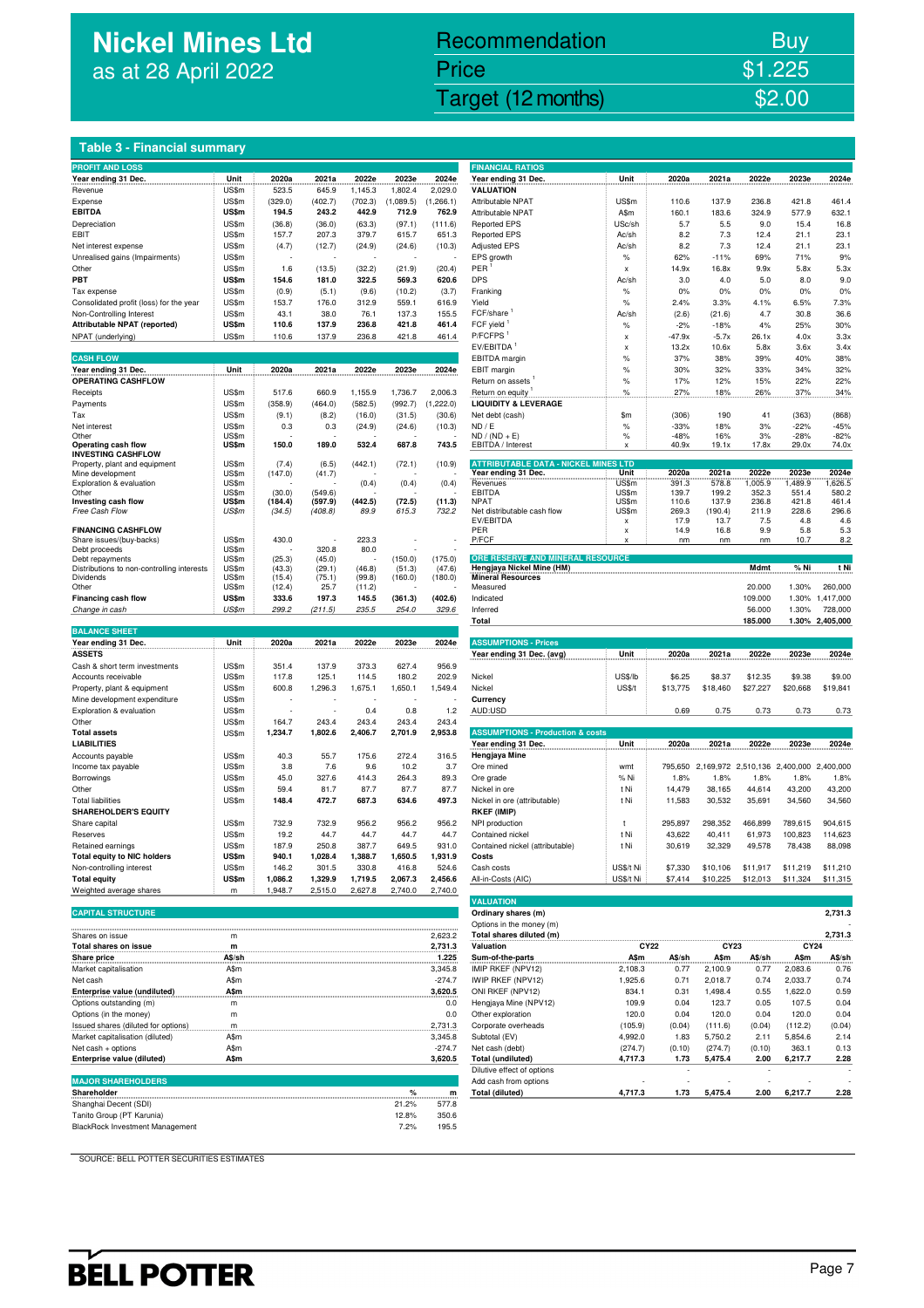### **Recommendation structure**

**Buy:** Expect >15% total return on a 12 month view. For stocks regarded as 'Speculative' a return of >30% is expected.

**Hold:** Expect total return between -5% and 15% on a 12 month view

**Sell:** Expect <-5% total return on a 12 month view

Speculative Investments are either start-up enterprises with nil or only prospective operations or recently commenced operations with only forecast cash flows, or companies that have commenced operations or have been in operation for some time but have only forecast cash flows and/or a stressed balance sheet.

Such investments may carry an exceptionally high level of capital risk and volatility of returns.

## **Research Team**

| <b>Staff Member</b> | <b>Title/Sector</b>          | Phone         | @bellpotter.com.au |
|---------------------|------------------------------|---------------|--------------------|
| Chris Savage        | Head of Research/Industrials | 612 8224 2835 | csavage            |
| Analysts            |                              |               |                    |
| John Hester         | Healthcare                   | 612 8224 2871 | ihester            |
| Anubhay Saxena      | Healthcare                   | 612 8224 2846 | asaxena            |
| Tara Speranza       | Healthcare                   | 612 8224 2815 | tsperanza          |
| Marcus Barnard      | Industrials                  | 618 9326 7673 | mbarnard           |
| Sam Brandwood       | Industrials                  | 612 8224 2850 | sbrandwood         |
| Olivia Hagglund     | Industrials                  | 612 8224 2813 | ohagglund          |
| Hamish Murray       | Industrials                  | 613 9235 1813 | hmurray            |
| Chami Ratnapala     | Industrials                  | 612 8224 2845 | cratnapala         |
| Jonathan Snape      | Industrials                  | 613 9235 1601 | isnape             |
| David Coates        | Resources                    | 612 8224 2887 | dcoates            |
| <b>Stuart Howe</b>  | Resources                    | 613 9235 1856 | showe              |
| <b>Brad Watson</b>  | Resources                    | 618 9326 7672 | bwatson            |
| Regan Burrows       | Resources                    | 618 9326 7677 | rburrows           |
| Joseph House        | Resources                    | 613 9235 1624 | jhouse             |
| <b>Associates</b>   |                              |               |                    |
| Michael Ardrey      | <b>Associate Analyst</b>     | 613 9256 8782 | mardrey            |
| Daniel Laing        | <b>Associate Analyst</b>     | 612 8224 2886 | dlaing             |
|                     |                              |               |                    |

#### **Research Coverage & Policies**

For Bell Potter Securities' Research Coverage Decision Making Process and Research Independence Policy please refer to our company website: https://bellpotter.com.au/research-independence-policy/

#### **Authoring Research Analyst's Certification**

The Authoring Research Analyst is responsible for the content of this Research Report, and, certifies that with respect to each security that the Analyst covered in this Report (1) all the views expressed accurately reflect the Analyst's personal views about those securities and were prepared in an independent manner and (2) no part of the Analyst's compensation was, is or will be, directly or indirectly, related to specific recommendations or views expressed by that Research Analyst in the Research Report.

### **Research Analyst's Compensation**

Research Analyst's compensation is determined by Bell Potter Securities Research Management and Bell Potter Securities' Senior Management and is based upon activities and services intended to benefit the investor clients of Bell Potter Securities Ltd. Compensation is not linked to specific transactions or recommendations. Like all Company employees Research Analysts receive compensation that is impacted by overall Company profitability.

#### **Prices**

The Price appearing in the Recommendation panel on page 1 of the Research Report is the Closing Price on the Date of the Research Report (appearing in the top right hand corner of page 1 of the Research Report), unless a before midday (am) time appears below the Date of the Research Report in which case the Price appearing in the Recommendation panel will be the Closing Price on the business day prior to the Date of the Research Report.

#### **Availability**

The completion and first dissemination of a Recommendation made within a Research Report are shortly after the close of the Market on the Date of the Research Report, unless a before midday (am) time appears below the Date of the Research Report in which case the Research Report will be completed and first disseminated shortly after that am time

Disclosure: Bell Potter Securities acted as Joint Lead Manager and Underwriter to the US\$225m Equity Raise of February 2022 and received fees for that service.

#### **Dissemination**

Bell Potter generally disseminates its Research to the Company's Institutional and Private Clients via both proprietary and non-proprietary electronic distribution platforms. Certain Research may be disseminated only via the Company's proprietary distribution platforms; however such Research will not contain changes to earnings forecasts, target price, investment or risk rating or investment thesis or be otherwise inconsistent with the Author's previously published Research. Certain Research is made available only to institutional investors to satisfy regulatory requirements. Individual Bell Potter Research Analysts may also opt to circulate published Research to one or more Clients by email; such email distribution is discretionary and is done only after the Research has been disseminated. The level and types of service provided by Bell Potter Research Analysts to Clients may vary depending on various factors such as the Client's individual preferences as to frequency and manner of receiving communications from Analysts, the Client's risk profile and investment focus and perspective (e.g. market-wide, sector specific long term and short term etc.) the size and scope of the overall Client relationship with the Company and legal and regulatory constraints.

# **BELL POTTER**